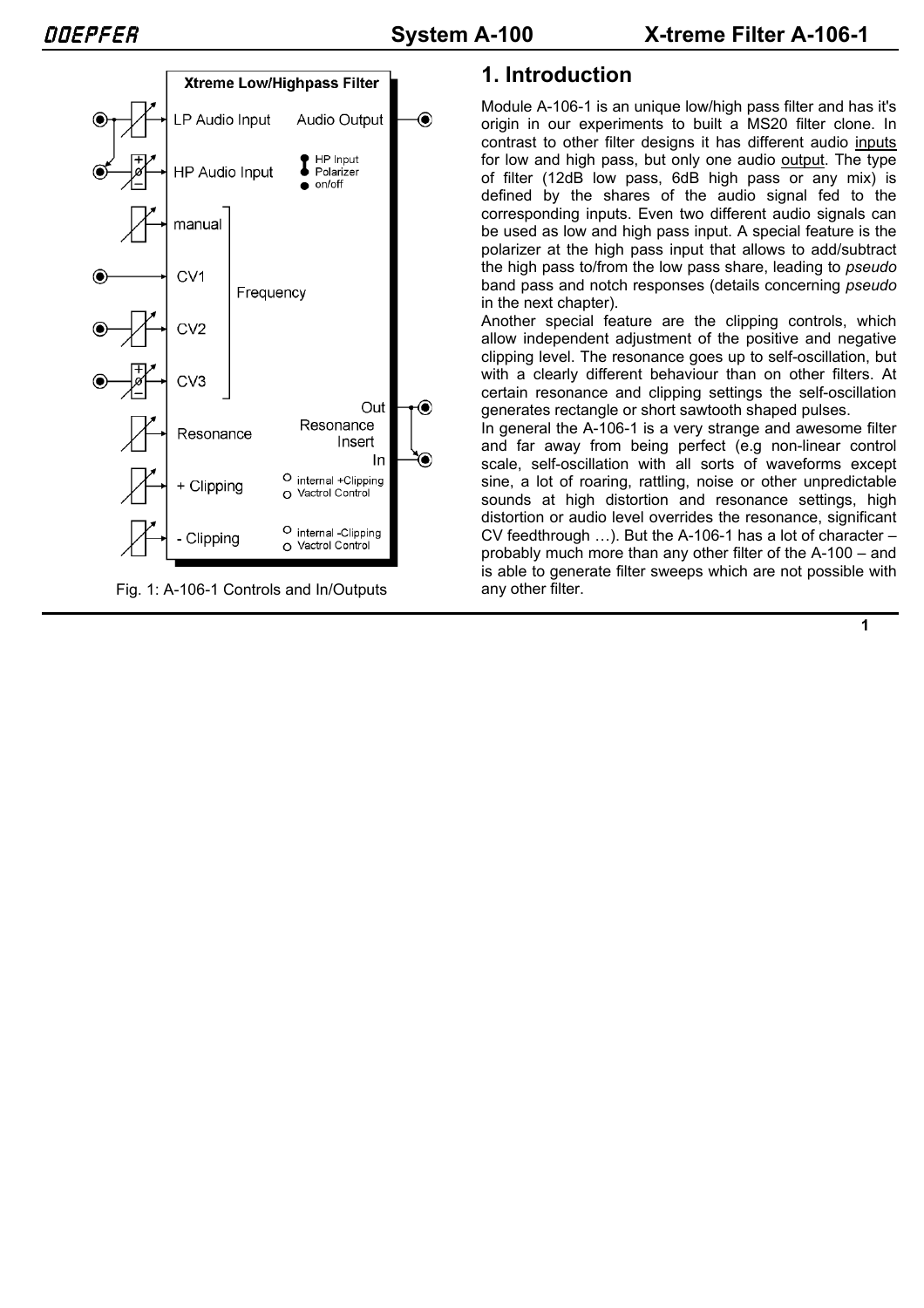# **2. Basic Principles**

As mentioned in the introduction, module A-106-1 has it's origin in our experiments to built a MS20 filter clone. The famous original MS20 included two filters: a 12 dB low pass and a 6dB high pass filter connected in series, both with a very special design.

*Remark: The MS20 high pass if very often described as 12dB high pass, but this is not true.*

During our research we found a way to use the same circuit simultaneously as low pass and high pass for 2 different audio signals (a bit similar to the A-101-1 Steiner Vactrol filter, which also has different audio inputs available, but with the special MS20 circuit). For this two separate audio inputs for **low pass** (LP) and **high pass** (HP) with separate level controls are available. The sockets are normalled, i.e. the signal applied to the LP input is available for the HP input too, provided that no plug is inserted into the HP input socket. The level control of the HP input is realized as a polarizer. This means that the signal can be added with the same polarity (+ range) or opposite polarity (- range) compared to the LP input. This feature enables *pseudo* notch (+) and *pseudo* band pass (-) filter functions too. From our point of view this is the most flexible solution as it enables these functions:

- Low pass: the audio signal is fed to the LP input, HP level control is set to zero, LP level control is set to the desired level
- High pass: the audio signal is fed to the LP or HP input, LP level control is set to zero, HP level control is set to the desired level (in this special case it does not matter if positive or negative amplification is chosen with the polarizer control)
- Low pass / high pass mix with one audio signal: the audio signal is fed to the LP input, LP and HP level controls are set to the desired levels.
	- special setting 1: if the level controls for LP and HP are set in a way that both levels are identical with the same polarity (i.e. + range of the HP level control) and no or little distortion only one obtains a *pseudo* **notch** filter (*pseudo* means that the notch is far away from being perfect, the attenuation in the pass band is not as good as for other filters of the A-100 system, please refer to the frequency response curves for details)
	- o special setting 2: if the level controls for LP and HP are set in a way that both levels are identical with the opposite polarity (i.e. - range of the HP level control) and no or little distortion only, one obtains a *pseudo* **band pass** filter (*pseudo* means that even the band pass is far away from being perfect, there is a significant feedthrough of frequencies below and above the center frequency, please refer to the frequency response curves for details)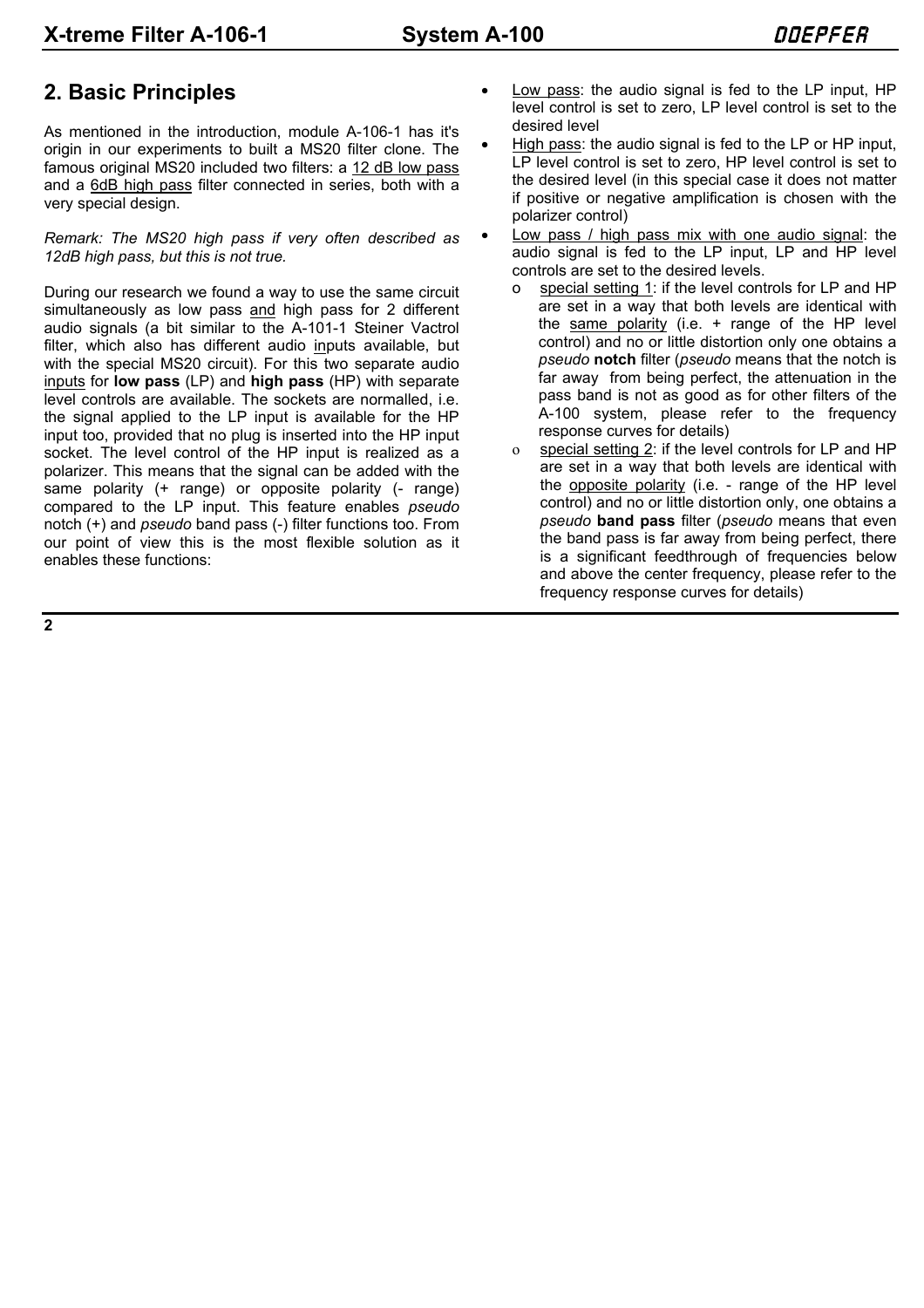- 
- o Remark for settings 1 and 2: The original MS20 circuit was not planned for notch or band pass applications. The *pseudo* notch and *pseudo* band pass filters should be treated as a free bonus and have the disadvantages mentioned above. The reason is that the low pass has a 12dB/octave slope and the high pass has 6dB/octave. This leads to phase relations that do not allow a "perfect" band pass and notch simply by adding/subtracting signals as for other filter designs (for insiders: there remains always a 90 degree phase shift). For better notches and band passes other A-100 filters should be used - or two A-106-1 patched in series (band pass) or parallel (notch) with suitable frequency settings.

Low pass and high pass with two different audio signals: the two audio signals are fed to the LP input resp. HP input and the level controls for LP and HP are set to the desired levels. For the +/- control of the HP input it is essential in this case if the two input signals are phase correlated (e.g. two different outputs of the same VCO or VCO output and a frequency divided signal derived from this VCO) or if there is no fixed phase correlation between the two signals (e.g. two different VCOs). In the first case the - and + range of the HP control leads to different filter results. In the second case there is no difference, if the + or - range of the HP control is used.

This design allows even some very special functions: It is e.g. possible to adjust the controls so that the LP signal does not distort, but the HP share does (or the other way round) - alternatively with the same or opposite polarity compared to the LP signal. For this the LP level has to be set to a small value so that the signal does not distort. The HP level control has to be set to a higher value (in the + or range) so that the HP share will distort. The variety of controls allows a lot of functions which are not available for any other filter we know.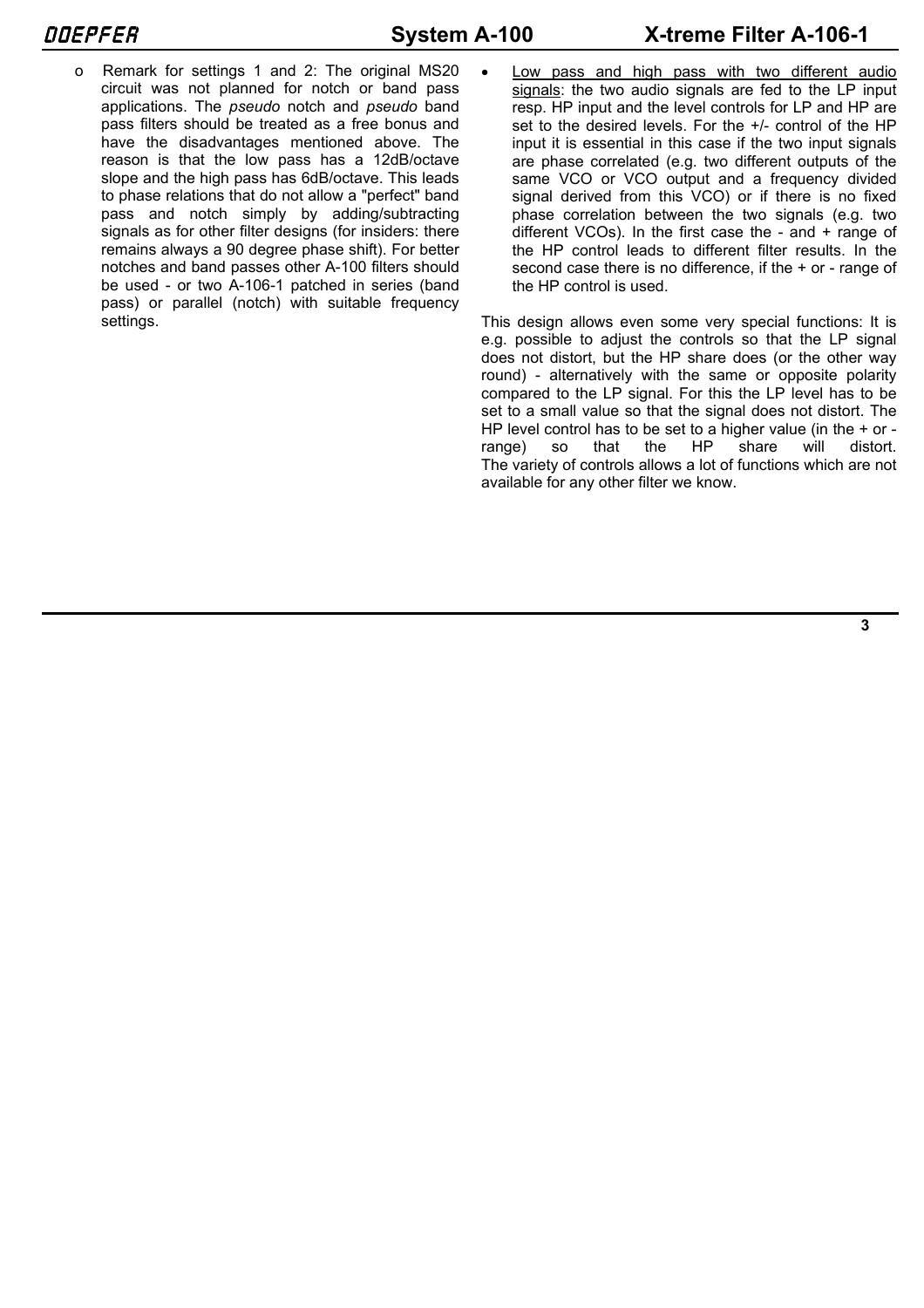

Fig. 2: A-106-1 Frequency Response Curves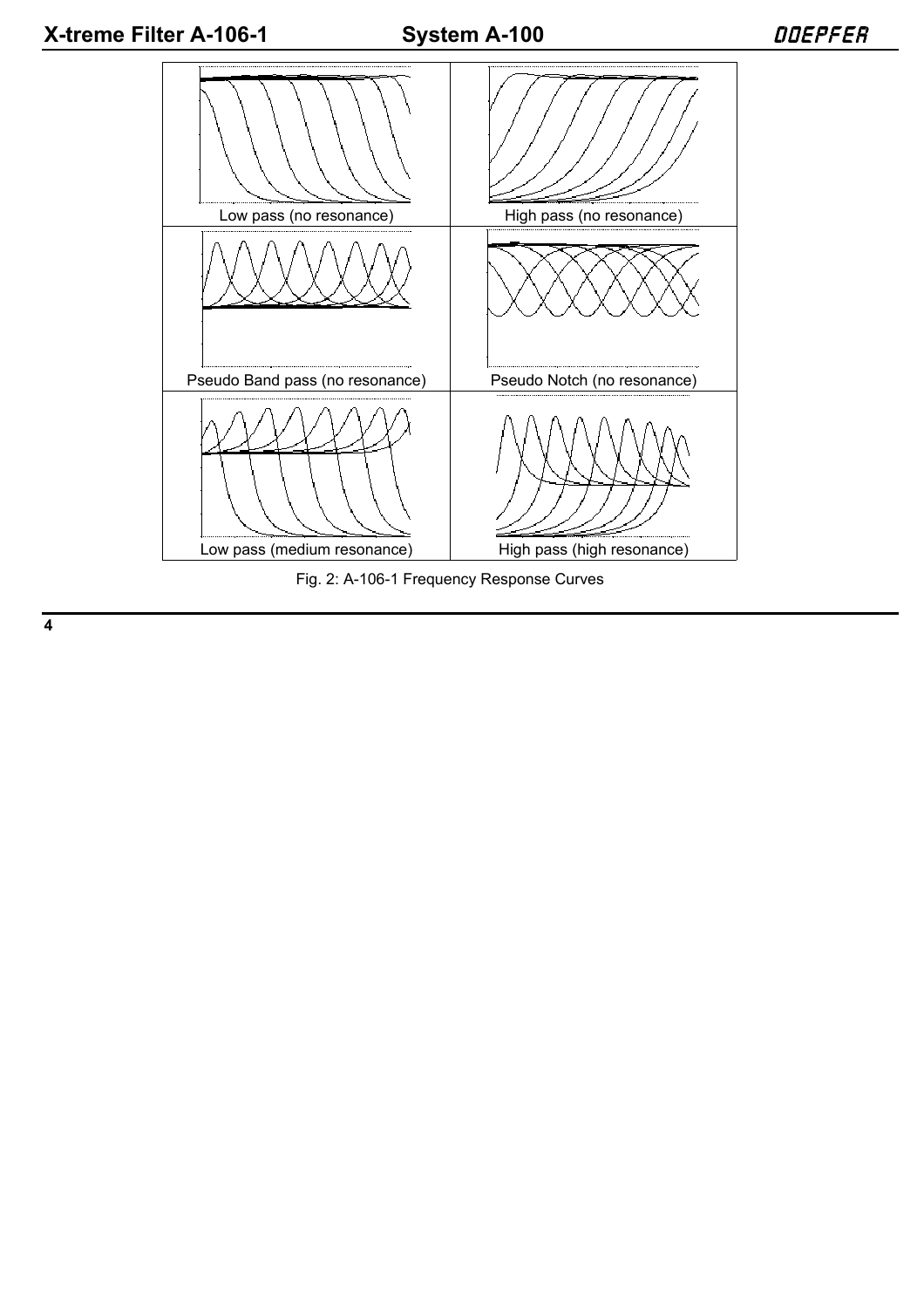During the A-106-1 development we found also that it might be useful to add controls not available on the original MS20 filters. In the original circuit the filter output level is limited to about +/– 0.7V by two antiparallel diodes across the output/resonance amplifier. Removing one or both diodes leads to noticeable different behaviour of the filter. We added two rotary controls CL+ and CL- to adjust the effect of each limiting diode (i.e. from original MS20 behaviour with fully active limiting diodes to no limiting effect). The independent control for each diode allows asymmetrical limiting/amplification that causes a completely new and sometimes very strange behaviour.





One of the main effects of the asymmetrical limiting is that in self-oscillation the filter does not generate a sine wave but short pulses, if only one of the limiting diodes is activated. Another effect is that a higher output level of the filter can be obtained (which is limited to about +/- 0.7V for the original MS20 circuit). In addition dirty noise effects appear at certain combinations of the control settings for resonance, CL+, CL- and input level. The controls CL+, CL-, resonance, LP level and HP level have to be treated in a common context: if the input levels are small the CL+ and CLcontrols will have no effect as the signal does not distort at all because it does not reach the clipping levels. Increasing the resonance also increases the audio level and the CL+/CL- controls may now have an effect on the output level without changing the input level !

Same applies if the resonance control remains unchanged while the input level increases. Now the CL+ or CL- control will have an effect as the level reaches the clipping thresholds. Increasing the audio level may also suppress the resonance if distortion becomes extreme. The "teamwork" of the five controls is very complex and has to be learned by doing and hearing.

The audio inputs are very sensitive to allow even extreme distortion effects, much more than possible for the original MS20.

The module is equipped with an insert option for the resonance feedback loop. This allows to insert other A-100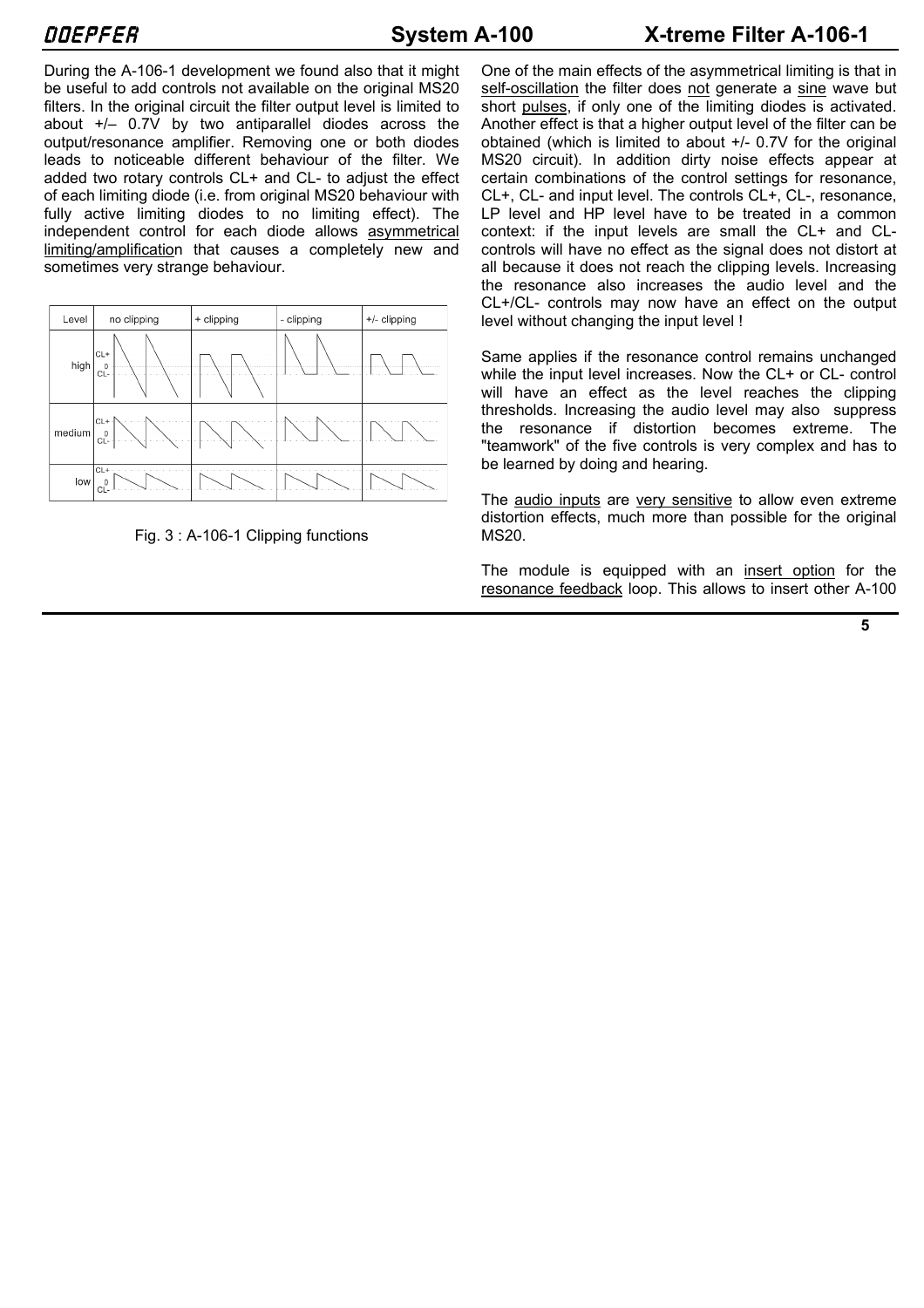# **X-treme Filter A-106-1** System A-100 Bystem A-100

modules into the resonance circuit. The standard application is to insert a VCA for voltage controlled resonance. But even other modules - e.g. waveshaper, divider, phaser, distortion, PLL, wave multiplier, spring reverb, ring modulator, frequency shifter, BBD or any other audio processing module - can be inserted to obtain sounds one has probably never heard before.

On top of this the module is equipped with three frequency control voltage inputs (CV). One CV input is equipped with a polarizer. This means that the effect of the external CV (e.g. envelope from an ADSR generator) to the filter frequency is positive (+ range) or negative (- range). Especially when the filter is moved from LP to HP it might be useful to invert the polarity of the envelope CV. It has to be pointed out that the frequency response is far away from being 1V/oct but rather non-linear.

Pay attention that the CV3 and high pass level controls are polarizers with zero level at the center position. Especially for the high pass control it is a bit tricky to find the neutral position. Here are two solutions for this problem:

Insert an unconnected patch cable or a single 3,5 mm jack plug into the high pass input (the two terminals of the plug may even be shortened). For this reason a 30 cm patch cable is added to each A-106-1 module for free. You may even nip off the jack plug of the cable to have it available especially for this function.

Change the high pass polarizer into a normal attenuator by moving the jumper JP4 to the lower position (see below)

Pay attention that for pure low pass function of the module the high pass control "HP level" has to be in the neutral position or even better a dummy plug is inserted into the high pass input "HP In".

To obtain the filter section of the original MS20 two A-106-1 have to be patched in series (one in LP mode, the other in HP mode, both with CL+ and CL- set to zero).

The A-106-1 is far away from being a "perfect" filter in an academic sense. The control scale is non-linear. With selfoscillation all sorts of waveforms except sine are generated. High distortion and resonance settings lead to roaring, rattling, noise or other unpredictable sounds. High distortion or audio level may "kill" the resonance at certain settings. The filter has a significant control voltage feedthrough. The "band pass" is not a real band pass as a considerable share of all frequencies passes through. The notch filter does attenuate only about 50% at the center frequency - and many more specialties. But the A-106-1 has a lot of character - much more than any other filter of the A-100. It is a very strange and awesome filter - somehow quite the opposite of the 48 dB ladder filter A-108, which is a very smooth, warm and predictable filter. The A-106-1 is definitely not the right choice for "moogish" or "civilized" sounds but for extreme, exceptional and experimental sounds - this is why we call the module "*X-filter*", also to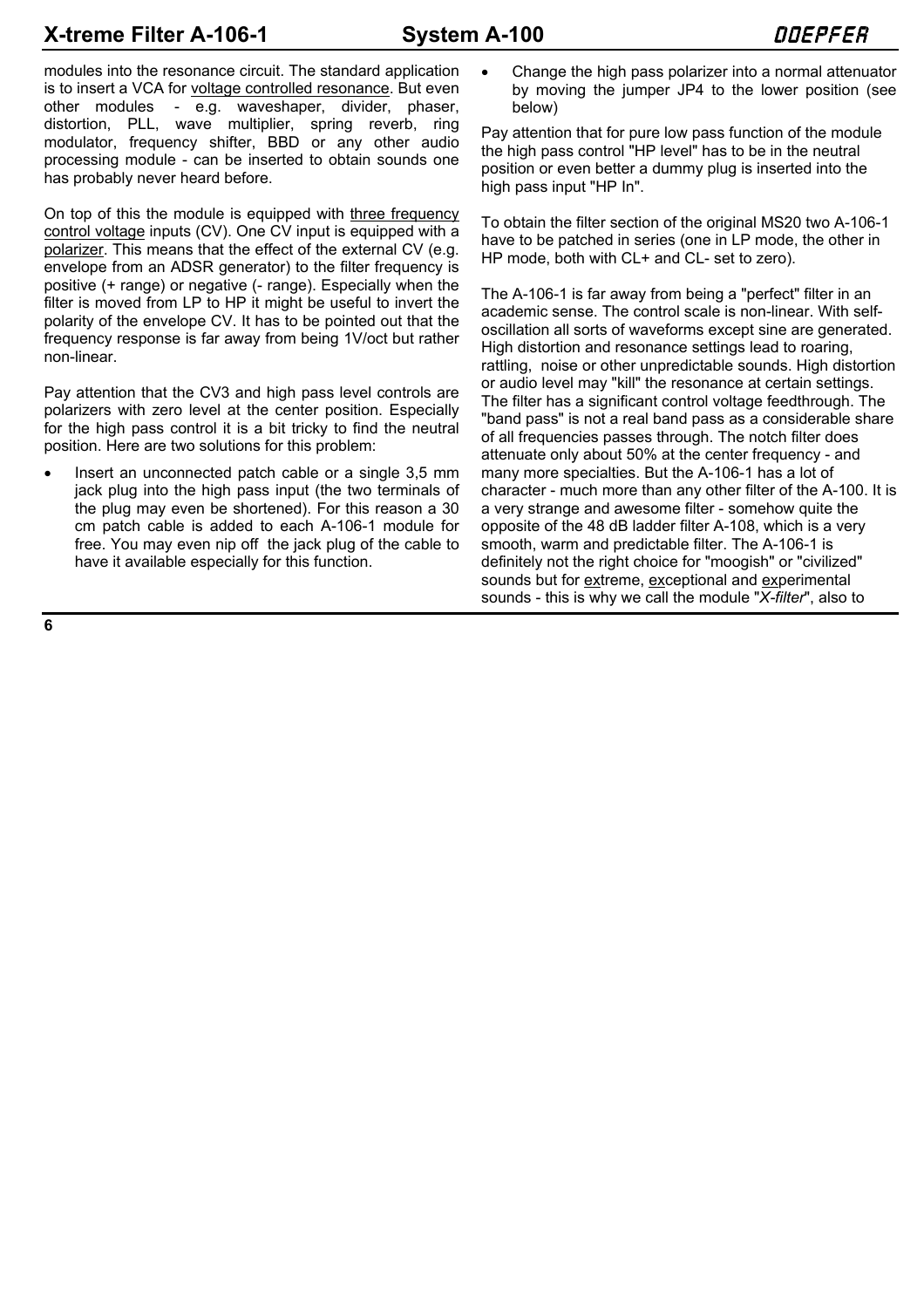avoid troubles with the Korg company who is the owner of the term "MS20". If you want to know more technical details please look at the document "A-101-1 technical details" on our website www.doepfer.com (available from the A-101-1 or A-106-1 info page). In this document the basics of the A-101-1 (Steiner) and A-106-1 ((Xtreme) filters are described.

There are two **jumpers** on the module.

- The first jumper is located on the main board A (the right one with the CL+/CL-/Res. controls) and labelled **JP7A/B.** In the upper position A (factory setting) the output is unbuffered and has a noticeable DC offset (DC coupled). Unbuffered means that the output load affects the filter behaviour. In the lower position B the output is buffered and has no DC offset (AC coupled). If unexpected behaviour of the A-106-1 output appears try the lower position (buffered mode).
- The second jumper is located on board B (the left one with the frequency and audio input controls) and labelled JP4. It is a bit difficult to find as it is located behind the 10 pin connector that is used to connect the two boards. It is recommended to remove the female 10 pin connector to change the setting of this jumper. In the upper position (factory setting) the high pass control "HP Lev" works as a polarizer (zero = center position). In the lower position it works as a normal attenuator with zero at the fully counterclockwise position. If you do not want to use the polarizer function (i.e. add/subtract the LP and HP signals) it is recommended

to move the jumper to the lower position. But in this case the  $(-)/(+)$  front panel printing for the HP level control is no longer valid.

## Clipping control option:

The module is prepared to control the CL+ and CLparameters by using the universal vactrol module A-101-9. Two pin headers (JP5, JP6, located behind the CL+ control) are used to establish a connection to the universal vactrol module A-101-9. This allows voltage control of CL+ and CL- . Please refer to the manual of module A-101-9 for details.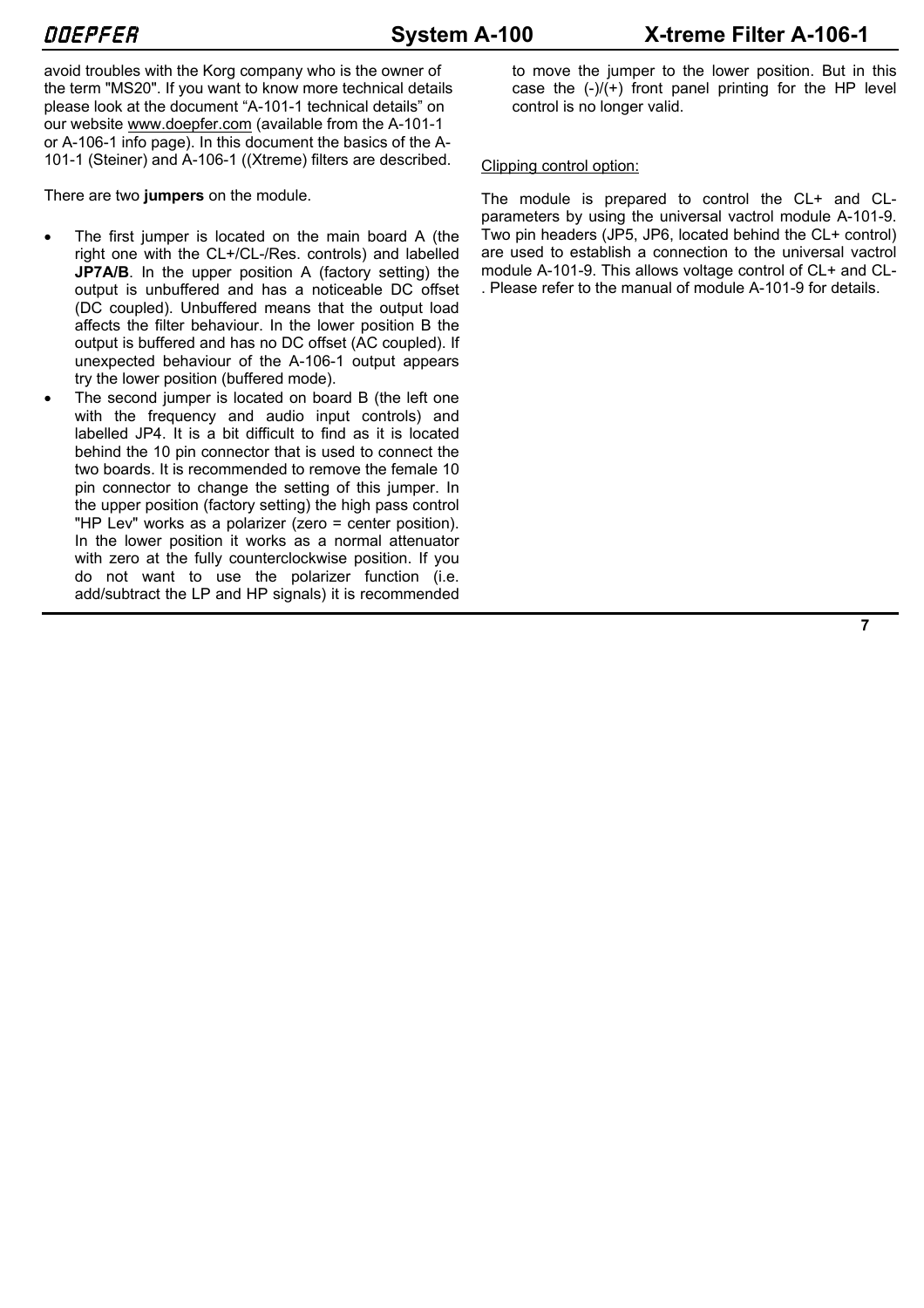## **3. Overview**



Fig. 4: front panel

# **Controls:**<br>① Frequ.:

| $\circledcirc$ Frequ. :<br>2 CV2:<br>3 CV3: | manual frequency control<br>attenuator for CV2<br>polarizer for CV3 |
|---------------------------------------------|---------------------------------------------------------------------|
| 4 LP Level:                                 | low pass audio input attenuator                                     |
| 5 HP Level:                                 | high pass audio input polarizer/<br>attenuator (*)                  |
| 6 CL+:                                      | positive clipping control                                           |
| ⑦ CL–:                                      | negative clipping control                                           |
| ⑧ Res∴                                      | resonance level control                                             |

## **In- / Outputs:**

| $\bullet$ CV1:                                          | CV1 input (without attenuator/polarizer)                                                                                                             |
|---------------------------------------------------------|------------------------------------------------------------------------------------------------------------------------------------------------------|
| <b>2</b> CV2:                                           | CV2 input (with attenuator)                                                                                                                          |
| $\odot$ CV3:<br>$\bm{\Theta}$ LP In:<br>$\Theta$ HP In: | CV3 input (with polarizer/attenuator) (*)<br>low pass audio input<br>high pass audio input<br>(normalled to low pass audio input $\mathbf{\Theta}$ ) |
| <b>O</b> Res. Insert:                                   | resonance insert (output)                                                                                                                            |
| $\bullet$ Res. Insert:                                  | resonance insert (input)                                                                                                                             |
| $\bm{\Theta}$ Out:                                      | audio output                                                                                                                                         |

(\*) function depends upon jumper settings

Width: 14HP Current: 30 mA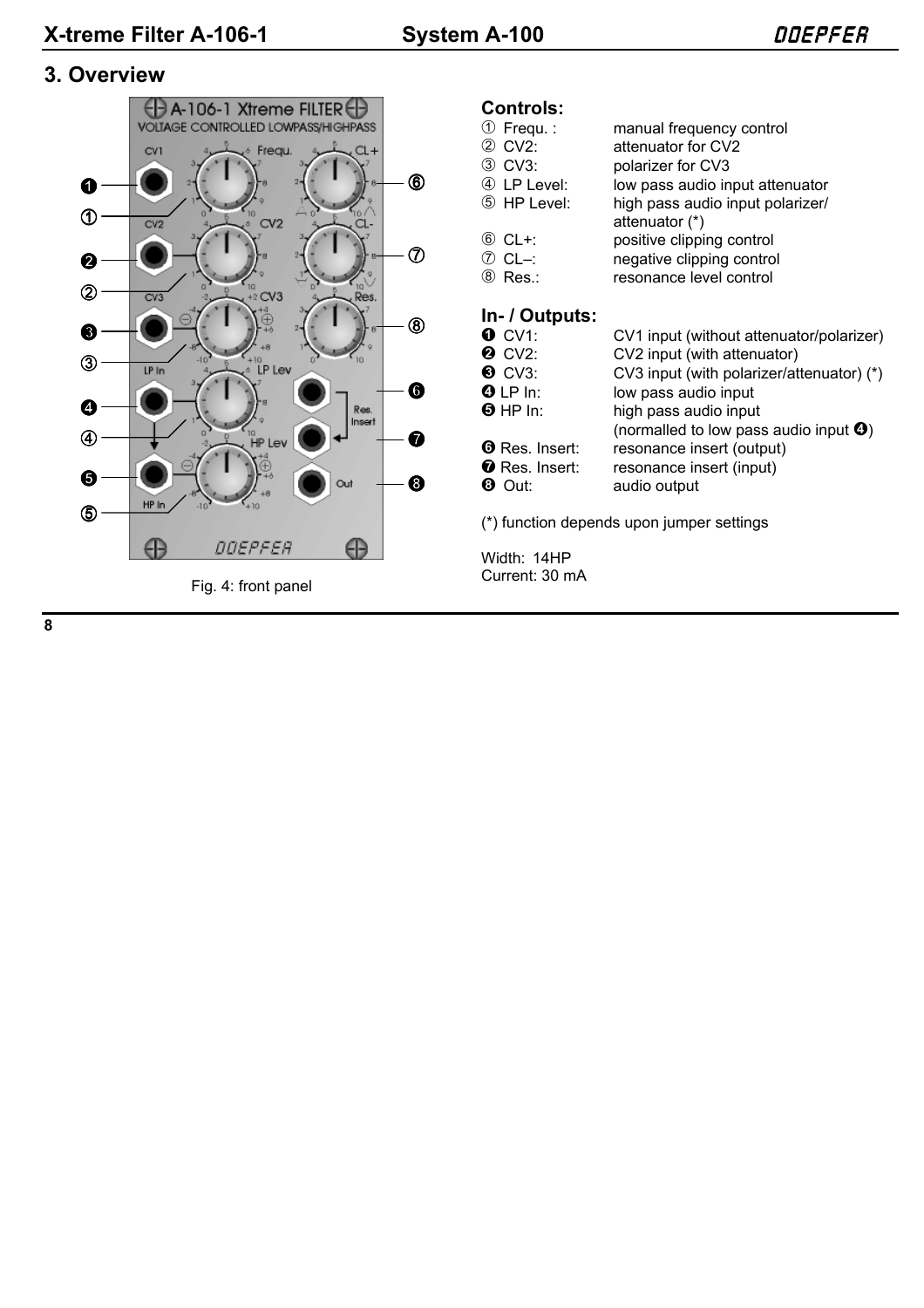# **4. Controls and In- / Outputs**

| $\bullet$ CV1:        | CV1 input                    |
|-----------------------|------------------------------|
| $\circled{1}$ Frequ.: | manual frequency control     |
| $Q$ CV2:              | CV2 input                    |
| 2 CV2:                | attenuator for CV2           |
| $\odot$ CV3:          | CV3 input                    |
| 3 CV3:                | polarizer/attenuator for CV3 |

This group of elements is responsible for the filter frequency. Knob  $\odot$  *Frequ.* is used to adjust the frequency manually. Three CV inputs (CV1  $\bullet$ , CV2  $\bullet$ , CV3  $\bullet$ ) are available to control the frequency by external control voltages (e.g. ADSR, LFO, random, sequencer). The sensitivity of CV1 is fixed, CV2 is equipped with a normal attenuator 2, CV3 with a polarizer 3. The neutral position of the polarizer knob is at it's center (0). Left from the center (area marked with a minus sign) the effect of the CV3 is negative, i.e. an increasing CV3 decreases the frequency. Right from the center (area marked with a plus sign) it's positive, i.e. increasing CV3 increases the frequency.

The control scales of the three CV inputs are non-linear, i.e. not 1V/octave as CV inputs of many other A-100 modules.

| $\bm{\Theta}$ LP In: | low pass audio input             |
|----------------------|----------------------------------|
| 4 LP Level:          | low pass audio input attenuator  |
| $\Theta$ HP In:      | high pass audio input            |
| 5 HP Level:          | high pass audio input polarizer/ |
|                      | attenuator                       |

Socket  $\bullet$  is the low pass audio input (LP In) with the assigned attenuator  $\circledA$ . Socket  $\bullet$  is the high pass audio input (HP In) with the assigned polarizer 5. This polarizer can be converted into a normal attenuator by changing an internal jumper (please refer to page 7 for details).

The HP In  $\Theta$  is normalled to the LP In  $\Theta$ , i.e. if no plug is inserted into the HP In  $\Theta$  the signal applied to the LP In  $\Theta$  is also used for the high pass section.

For pure LP function the HP Level  $\circled$  has to be set approximately to it's center position. The best way to find the neutral positon of the HP control is by hearing. Move the control until the high pass share disappears in the audio output signal. As it is a bit tricky to find the neutral position even a dummy plug can be inserted into the HP In socket for pure LP applications. In this case the normalling between the sockets LP In and HP In is interrupted.

Both the LP and the HP audio input are very sensitive. With standard A-100 signals (e.g. VCO) distortion appears already at medium settings. But the distortion also depends upon the clipping and resonance settings.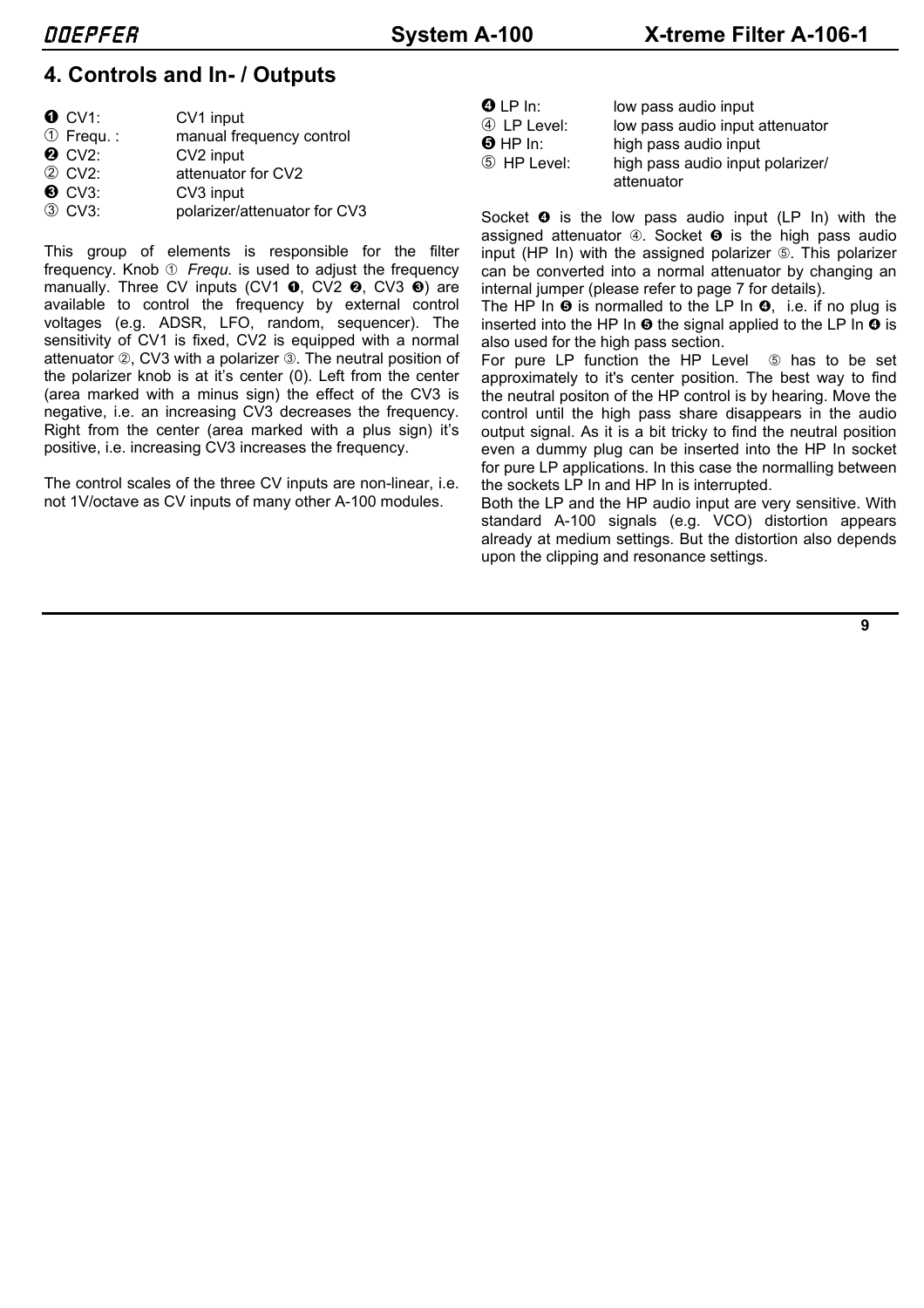**X-treme Filter A-106-1** System A-100 Bystem A-100

| $6$ CL+:            | positive clipping control |
|---------------------|---------------------------|
| $\circledcirc$ CL-: | negative clipping control |

This controls are used to adjust the upper and lower clipping levels of the filter circuit. At the left position the smallest clipping level is chosen, i.e. clipping appears even at small input levels. Turning a clipping control clockwise increases the clipping level and clipping occurs just at higher levels. The adjustment of the clipping controls also affects the max. output level as for higher clipping levels even the max. output level becomes higher.

The module is prepared to control the clipping functions with voltages by using the universal vactrol module A-101-9. For details please refer to page 7 and the A-101-9 user's manual.

**O** Res. Insert: resonance insert (output) **O** Res. Insert: resonance insert (input) 8 Res.: resonance level control

This group of elements is responsible for the resonance functions of the module. Socket  $\bullet$  is the input of the resonance loop and is normalled to resonance output socket &. If an external module is used to control the resonance loop (e.g. a VCA), this module has to be inserted between socket  $\Theta$  and socket  $\Theta$ . The resonance control  $\otimes$  is used to adjust the resonance level manually. Resonance can be increased up to self-oscillation. As already mentioned in chapter 2 the controls for level, resonance and clipping influence each other. E.g. the waveform generated in selfoscillation mode depends upon the settings of the clipping controls and the resonance, or self-oscillation is reduced or even "killed" by an excessive audio level.

**6** Out: audio output

This socket is the audio output of the module.